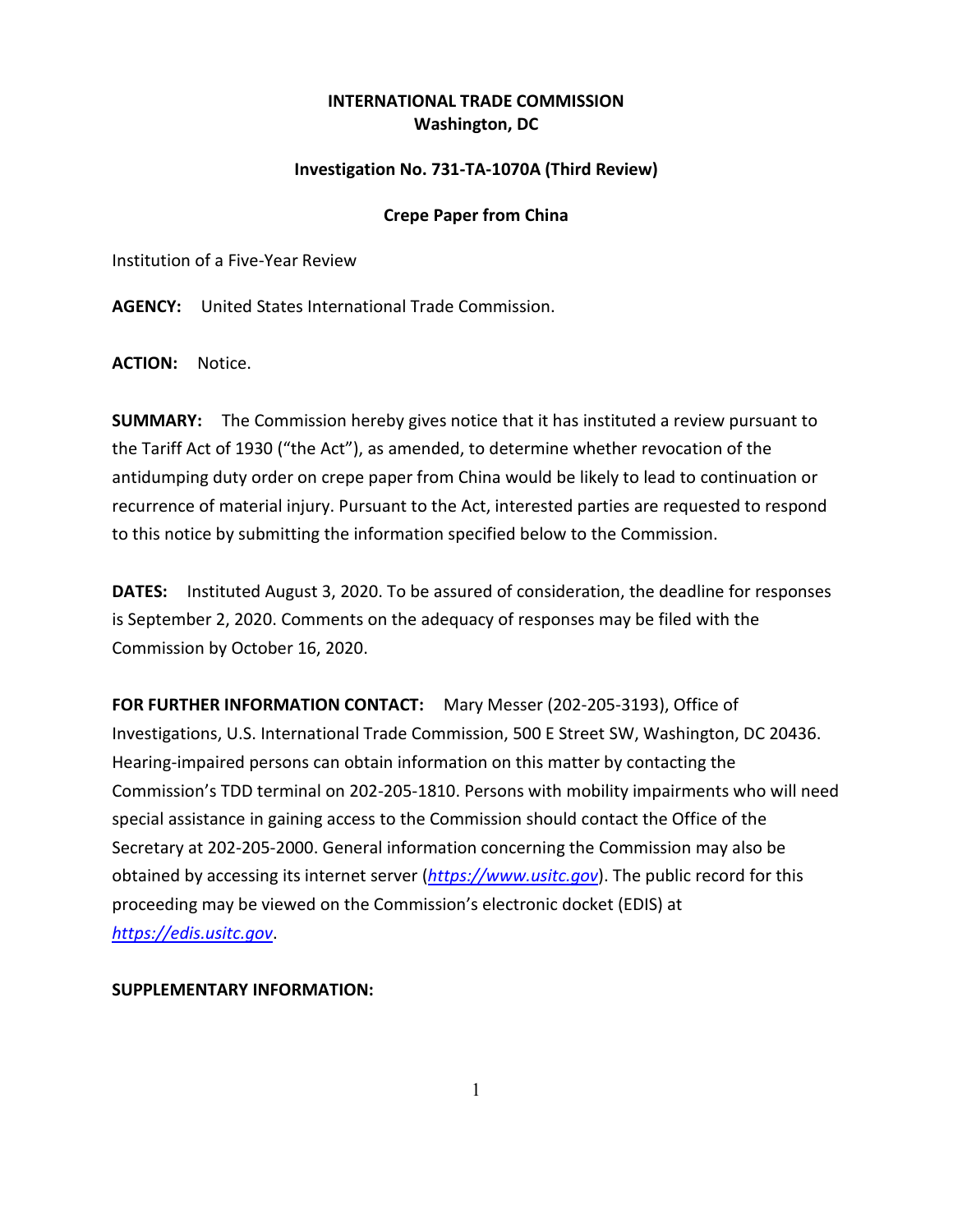Background.--On January 25, 2005, the Department of Commerce ("Commerce") issued an antidumping duty order on imports of certain crepe paper products from China (70 FR 3509). Following first five-year reviews by Commerce and the Commission, effective May 13, 2010, Commerce issued a continuation of the antidumping duty order on imports of crepe paper from China (75 FR 26919). Following the second five-year reviews by Commerce and the Commission, effective September 22, 2015, Commerce issued a continuation of the antidumping duty order on imports of certain crepe paper products from China (80 FR 57149). The Commission is now conducting a third review pursuant to section 751(c) of the Act, as amended (19 U.S.C. 1675(c)), to determine whether revocation of the order would be likely to lead to continuation or recurrence of material injury to the domestic industry within a reasonably foreseeable time. Provisions concerning the conduct of this proceeding may be found in the Commission's Rules of Practice and Procedure at 19 CFR Part 201, Subparts A and B, and 19 CFR Part 207, Subparts A and F. The Commission will assess the adequacy of interested party responses to this notice of institution to determine whether to conduct a full review or an expedited review. The Commission's determination in any expedited review will be based on the facts available, which may include information provided in response to this notice.

Definitions.--The following definitions apply to this review:

- (1) *Subject Merchandise* is the class or kind of merchandise that is within the scope of the five-year review, as defined by Commerce.
- (2) The *Subject Country* in this review is China.
- (3) The *Domestic Like Product* is the domestically produced product or products which are like, or in the absence of like, most similar in characteristics and uses with, the *Subject Merchandise*. In its original determination and its expedited first and second five-year review determinations, the Commission defined the *Domestic Like Product* as crepe paper, coextensive with Commerce's scope.
- (4) The *Domestic Industry* is the U.S. producers as a whole of the *Domestic Like Product*, or those producers whose collective output of the *Domestic Like Product* constitutes a major proportion of the total domestic production of the product. In its original determination and its expedited first and second five-year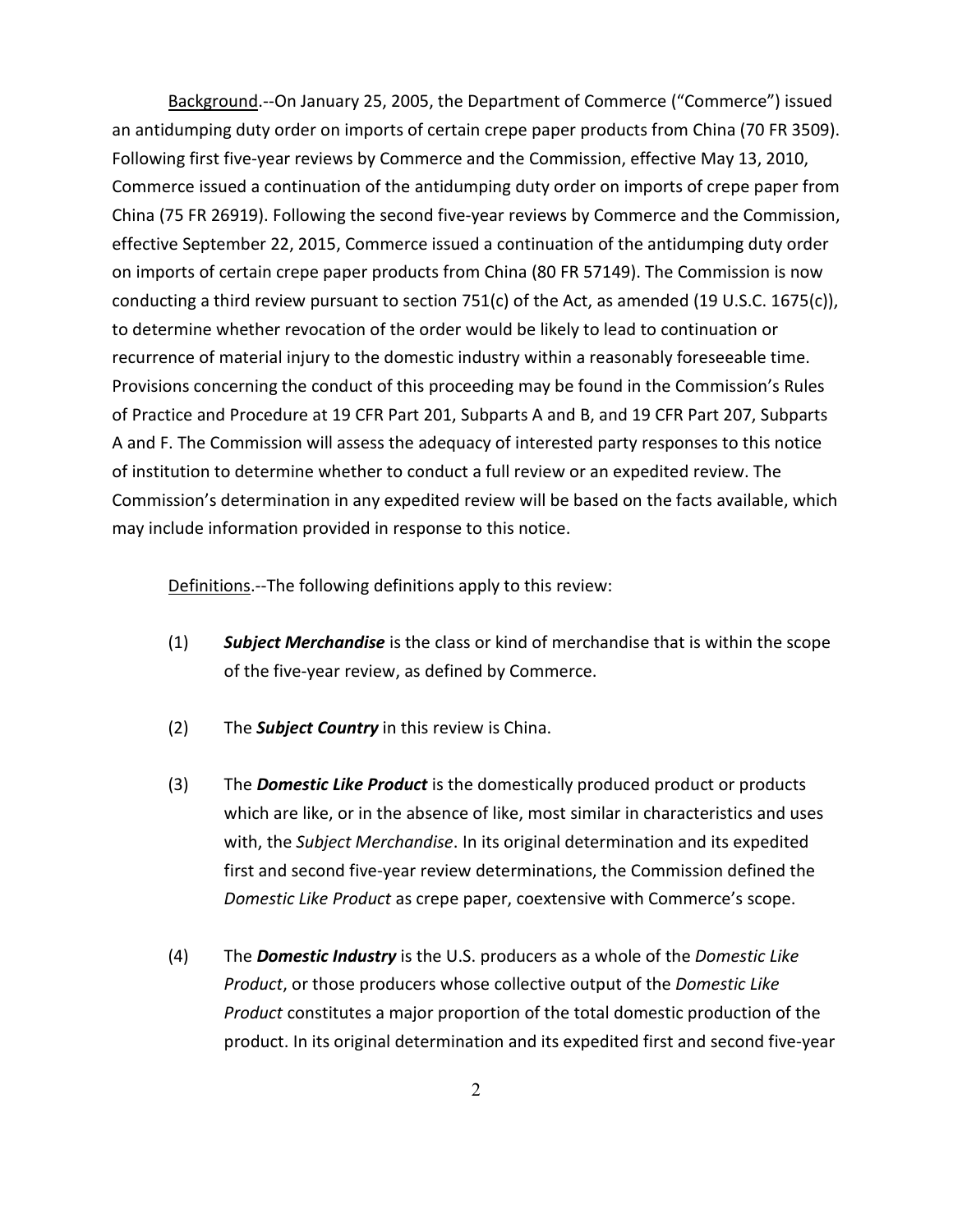review determinations, the Commission defined the *Domestic Industry* as all domestic producers (whether integrated or converters) of crepe paper.

(5) An *Importer* is any person or firm engaged, either directly or through a parent company or subsidiary, in importing the *Subject Merchandise* into the United States from a foreign manufacturer or through its selling agent.

Participation in the proceeding and public service list.--Persons, including industrial users of the *Subject Merchandise* and, if the merchandise is sold at the retail level, representative consumer organizations, wishing to participate in the proceeding as parties must file an entry of appearance with the Secretary to the Commission, as provided in § 201.11(b)(4) of the Commission's rules, no later than 21 days after publication of this notice in the *Federal Register*. The Secretary will maintain a public service list containing the names and addresses of all persons, or their representatives, who are parties to the proceeding.

Former Commission employees who are seeking to appear in Commission five-year reviews are advised that they may appear in a review even if they participated personally and substantially in the corresponding underlying original investigation or an earlier review of the same underlying investigation. The Commission's designated agency ethics official has advised that a five-year review is not the same particular matter as the underlying original investigation, and a five-year review is not the same particular matter as an earlier review of the same underlying investigation for purposes of 18 U.S.C. 207, the post-employment statute for Federal employees, and Commission rule 201.15(b) (19 CFR 201.15(b)), 79 FR 3246 (Jan. 17, 2014), 73 FR 24609 (May 5, 2008). Consequently, former employees are not required to seek Commission approval to appear in a review under Commission rule 19 CFR 201.15, even if the corresponding underlying original investigation or an earlier review of the same underlying investigation was pending when they were Commission employees. For further ethics advice on this matter, contact Charles Smith, Office of the General Counsel, at 202-205-3408.

Limited disclosure of business proprietary information (BPI) under an administrative protective order (APO) and APO service list.--Pursuant to § 207.7(a) of the Commission's rules, the Secretary will make BPI submitted in this proceeding available to authorized applicants under the APO issued in the proceeding, provided that the application is made no later than 21 days after publication of this notice in the *Federal Register*. Authorized applicants must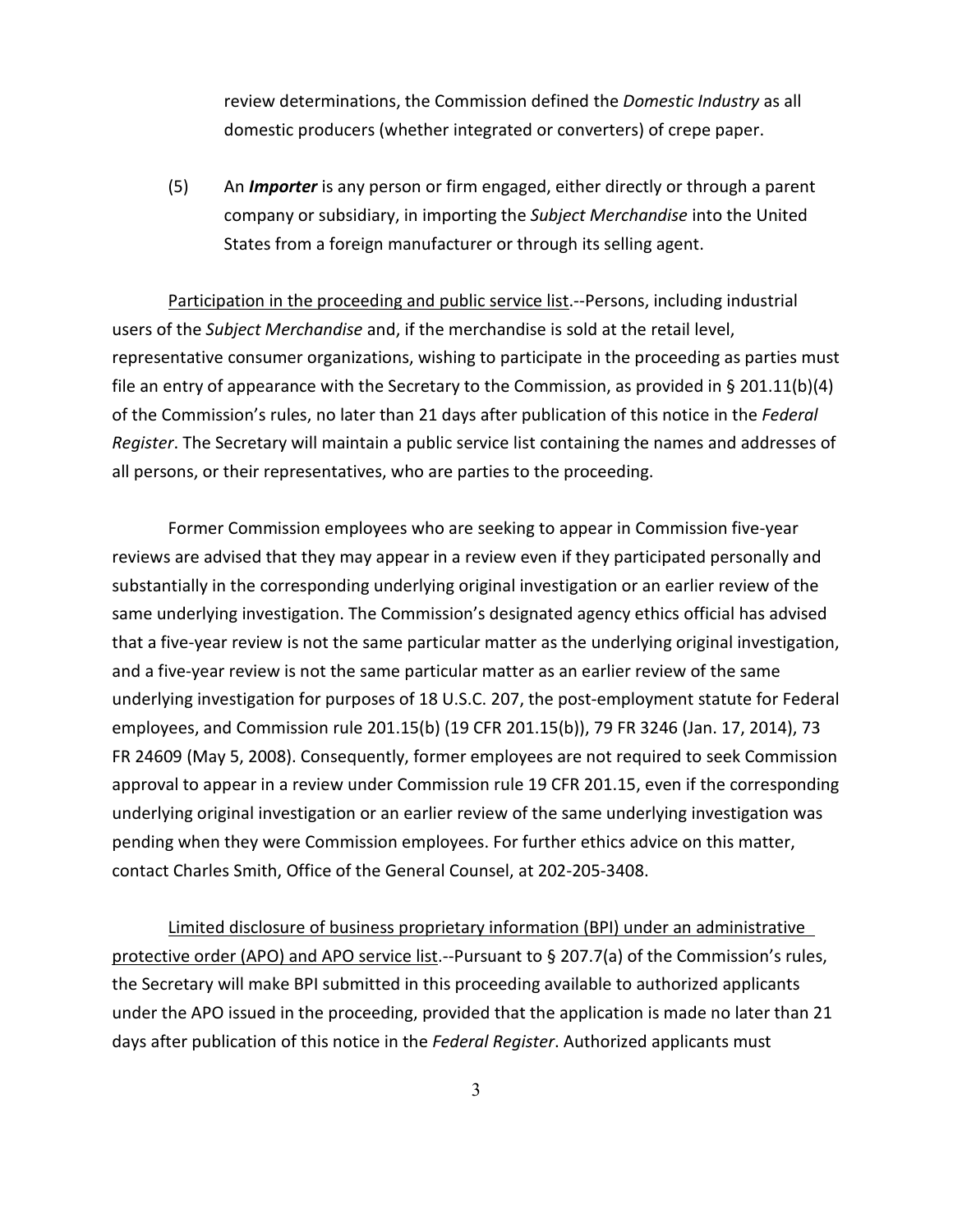represent interested parties, as defined in 19 U.S.C. 1677(9), who are parties to the proceeding. A separate service list will be maintained by the Secretary for those parties authorized to receive BPI under the APO.

Certification.--Pursuant to § 207.3 of the Commission's rules, any person submitting information to the Commission in connection with this proceeding must certify that the information is accurate and complete to the best of the submitter's knowledge. In making the certification, the submitter will acknowledge that information submitted in response to this request for information and throughout this proceeding or other proceeding may be disclosed to and used: (i) by the Commission, its employees and Offices, and contract personnel (a) for developing or maintaining the records of this or a related proceeding, or (b) in internal investigations, audits, reviews, and evaluations relating to the programs, personnel, and operations of the Commission including under 5 U.S.C. Appendix 3; or (ii) by U.S. government employees and contract personnel, solely for cybersecurity purposes. All contract personnel will sign appropriate nondisclosure agreements.

Written submissions.--Pursuant to § 207.61 of the Commission's rules, each interested party response to this notice must provide the information specified below. The deadline for filing such responses is September 2, 2020. Pursuant to § 207.62(b) of the Commission's rules, eligible parties (as specified in Commission rule 207.62(b)(1)) may also file comments concerning the adequacy of responses to the notice of institution and whether the Commission should conduct an expedited or full review. The deadline for filing such comments is October 16, 2020. All written submissions must conform with the provisions of § 201.8 of the Commission's rules; any submissions that contain BPI must also conform with the requirements of §§ 201.6, 207.3, and 207.7 of the Commission's rules. The Commission's *Handbook on Filing Procedures*, available on the Commission's website at

https://www.usitc.gov/documents/handbook\_on\_filing\_procedures.pdf, elaborates upon the Commission's procedures with respect to filings. Also, in accordance with §§ 201.16(c) and 207.3 of the Commission's rules, each document filed by a party to the proceeding must be served on all other parties to the proceeding (as identified by either the public or APO service list as appropriate), and a certificate of service must accompany the document (if you are not a party to the proceeding you do not need to serve your response).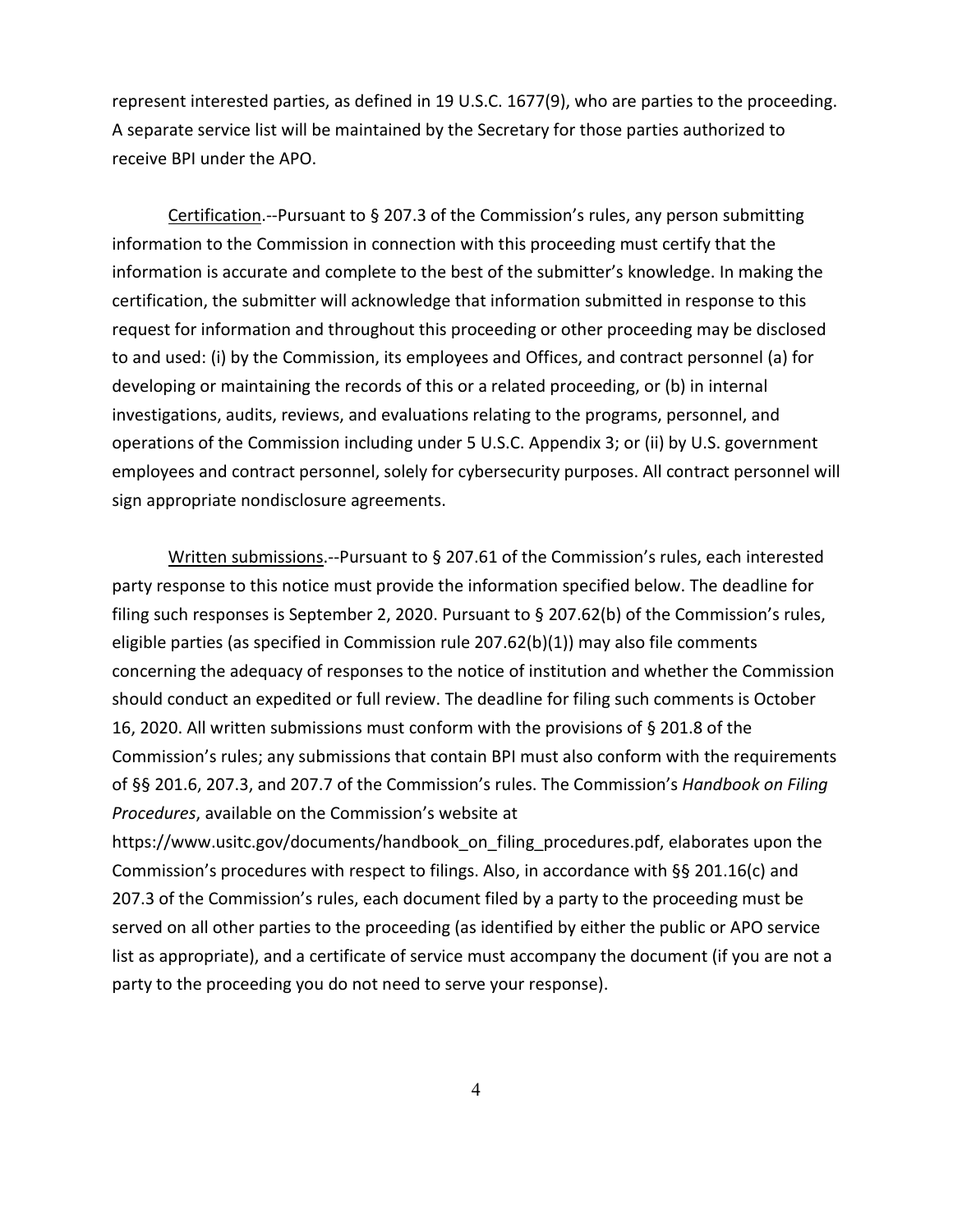Please note the Secretary's Office will accept only electronic filings at this time. Filings must be made through the Commission's Electronic Document Information System (EDIS, [https://edis.usitc.gov\)](https://edis.usitc.gov/). No in-person paper-based filings or paper copies of any electronic filings will be accepted until further notice.

No response to this request for information is required if a currently valid Office of Management and Budget ("OMB") number is not displayed; the OMB number is 3117 0016/USITC No. 20-5-466, expiration date June 30, 2023. Public reporting burden for the request is estimated to average 15 hours per response. Please send comments regarding the accuracy of this burden estimate to the Office of Investigations, U.S. International Trade Commission, 500 E Street SW, Washington, DC 20436.

Inability to provide requested information.--Pursuant to § 207.61(c) of the Commission's rules, any interested party that cannot furnish the information requested by this notice in the requested form and manner shall notify the Commission at the earliest possible time, provide a full explanation of why it cannot provide the requested information, and indicate alternative forms in which it can provide equivalent information. If an interested party does not provide this notification (or the Commission finds the explanation provided in the notification inadequate) and fails to provide a complete response to this notice, the Commission may take an adverse inference against the party pursuant to § 776(b) of the Act (19 U.S.C. 1677e(b)) in making its determination in the review.

**INFORMATION TO BE PROVIDED IN RESPONSE TO THIS NOTICE OF INSTITUTION:** As used below, the term "firm" includes any related firms.

- (1) The name and address of your firm or entity (including World Wide Web address) and name, telephone number, fax number, and E-mail address of the certifying official.
- (2) A statement indicating whether your firm/entity is an interested party under 19 U.S.C. 1677(9) and if so, how, including whether your firm/entity is a U.S. producer of the *Domestic Like Product*, a U.S. union or worker group, a U.S. importer of the *Subject Merchandi*se, a foreign producer or exporter of the *Subject Merchandise*, a U.S. or foreign trade or business association (a majority of whose members are interested parties under the statute), or another interested party (including an explanation). If you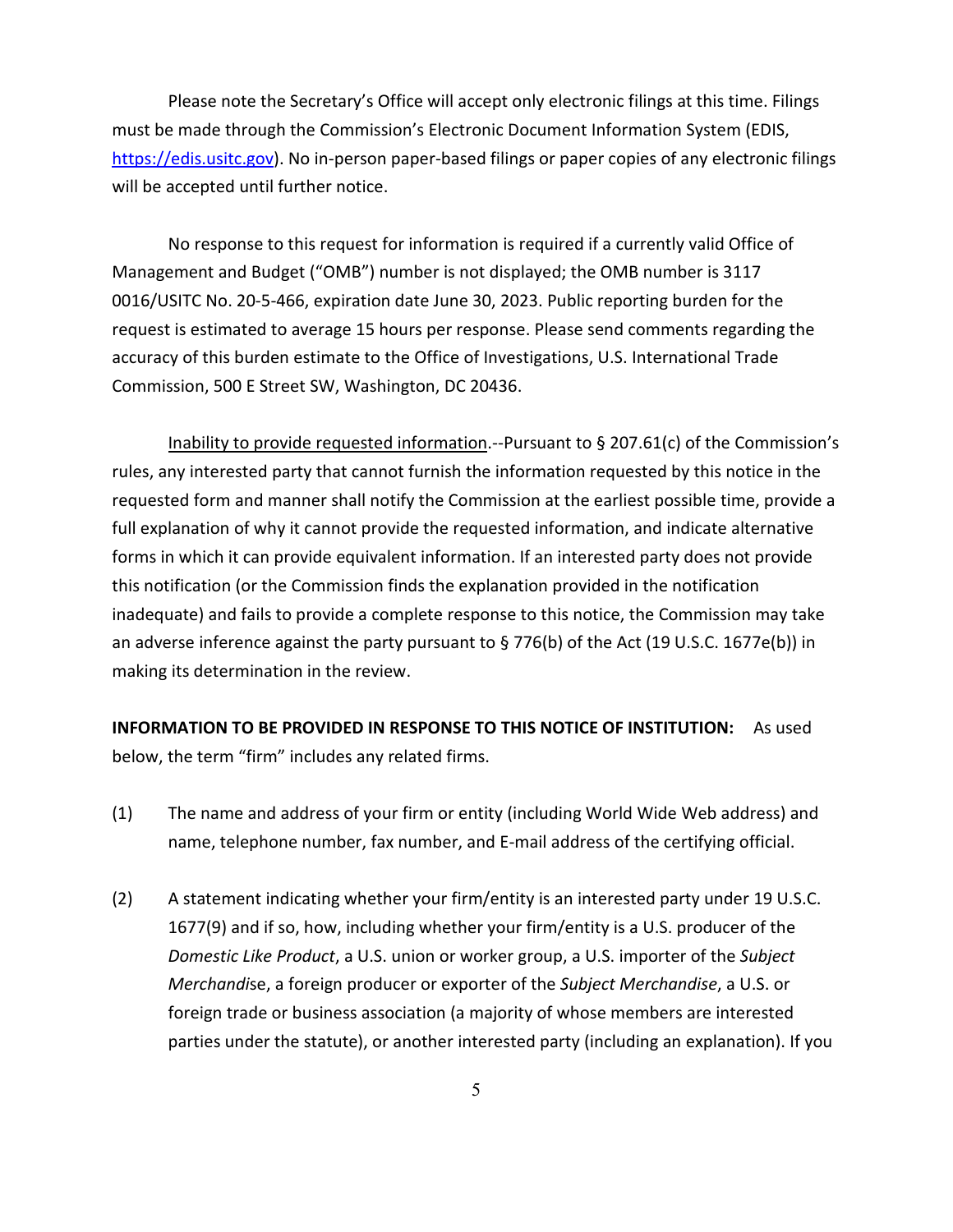are a union/worker group or trade/business association, identify the firms in which your workers are employed or which are members of your association.

- (3) A statement indicating whether your firm/entity is willing to participate in this proceeding by providing information requested by the Commission.
- (4) A statement of the likely effects of the revocation of the antidumping duty order on the *Domestic Industry* in general and/or your firm/entity specifically. In your response, please discuss the various factors specified in section 752(a) of the Act (19 U.S.C. 1675a(a)) including the likely volume of subject imports, likely price effects of subject imports, and likely impact of imports of *Subject Merchandise* on the *Domestic Industry*.
- (5) A list of all known and currently operating U.S. producers of the *Domestic Like Product*. Identify any known related parties and the nature of the relationship as defined in section 771(4)(B) of the Act (19 U.S.C. 1677(4)(B)).
- (6) A list of all known and currently operating U.S. importers of the *Subject Merchandise* and producers of the *Subject Merchandise* in the *Subject Country* that currently export or have exported *Subject Merchandise* to the United States or other countries after 2014.
- (7) A list of 3-5 leading purchasers in the U.S. market for the *Domestic Like Product* and the *Subject Merchandise* (including street address, World Wide Web address, and the name, telephone number, fax number, and E-mail address of a responsible official at each firm).
- (8) A list of known sources of information on national or regional prices for the *Domestic Like Product* or the *Subject Merchandise* in the U.S. or other markets.
- (9) If you are a U.S. producer of the *Domestic Like Product*, provide the following information on your firm's operations on that product during calendar year 2019, except as noted (report quantity data in square meters and value data in U.S. dollars, f.o.b. plant). If you are a union/worker group or trade/business association, provide the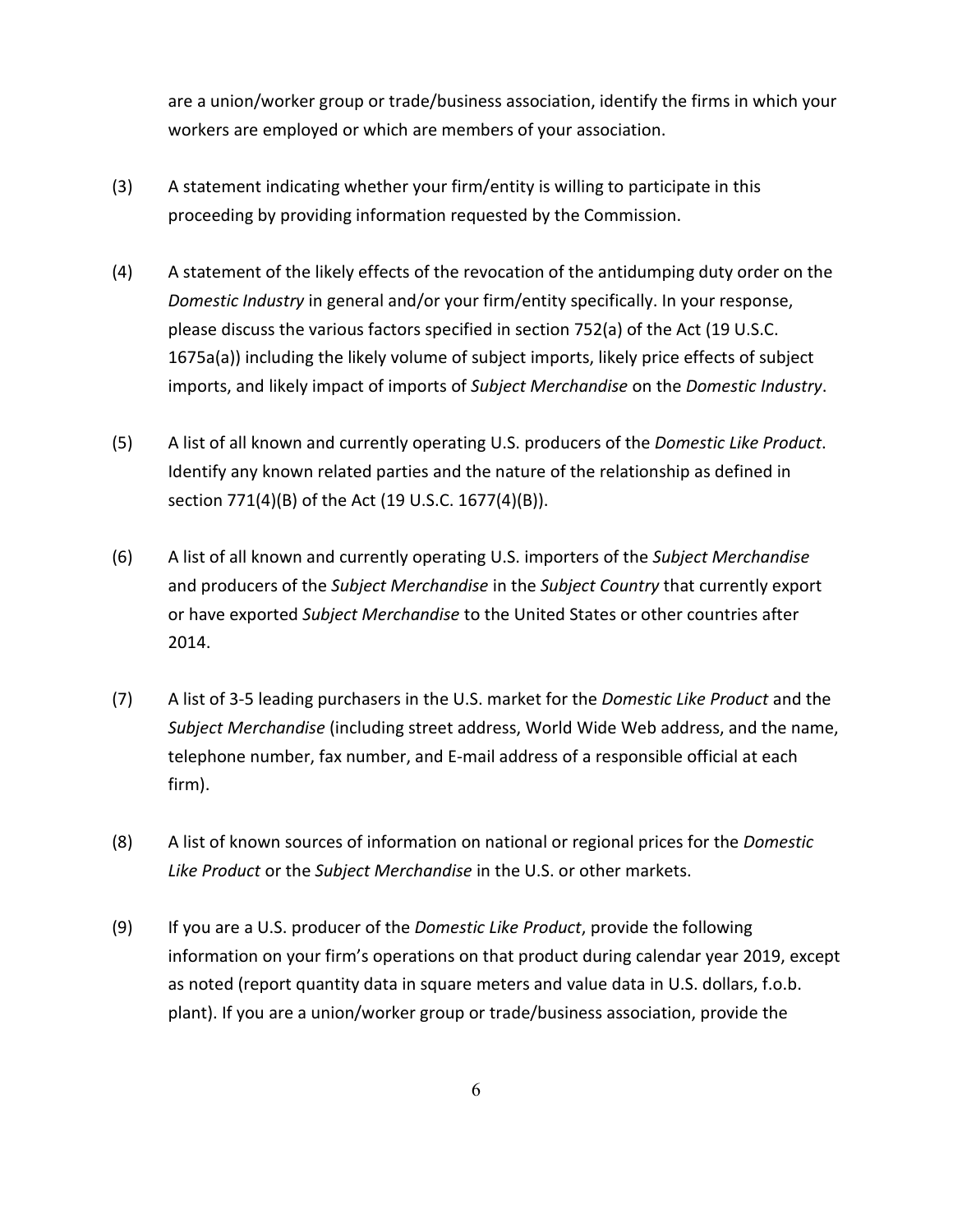information, on an aggregate basis, for the firms in which your workers are employed/which are members of your association.

- (a) Production (quantity) and, if known, an estimate of the percentage of total U.S. production of the *Domestic Like Product* accounted for by your firm's(s') production;
- (b) Capacity (quantity) of your firm to produce the *Domestic Like Product* (that is, the level of production that your establishment(s) could reasonably have expected to attain during the year, assuming normal operating conditions (using equipment and machinery in place and ready to operate), normal operating levels (hours per week/weeks per year), time for downtime, maintenance, repair, and cleanup, and a typical or representative product mix);
- (c) the quantity and value of U.S. commercial shipments of the *Domestic Like Product* produced in your U.S. plant(s);
- (d) the quantity and value of U.S. internal consumption/company transfers of the *Domestic Like Product* produced in your U.S. plant(s); and
- (e) the value of (i) net sales, (ii) cost of goods sold (COGS), (iii) gross profit, (iv) selling, general and administrative (SG&A) expenses, and (v) operating income of the *Domestic Like Product* produced in your U.S. plant(s) (include both U.S. and export commercial sales, internal consumption, and company transfers) for your most recently completed fiscal year (identify the date on which your fiscal year ends).
- (10) If you are a U.S. importer or a trade/business association of U.S. importers of the *Subject Merchandise* from the *Subject Country*, provide the following information on your firm's(s') operations on that product during calendar year 2019 (report quantity data in square meters and value data in U.S. dollars). If you are a trade/business association, provide the information, on an aggregate basis, for the firms which are members of your association.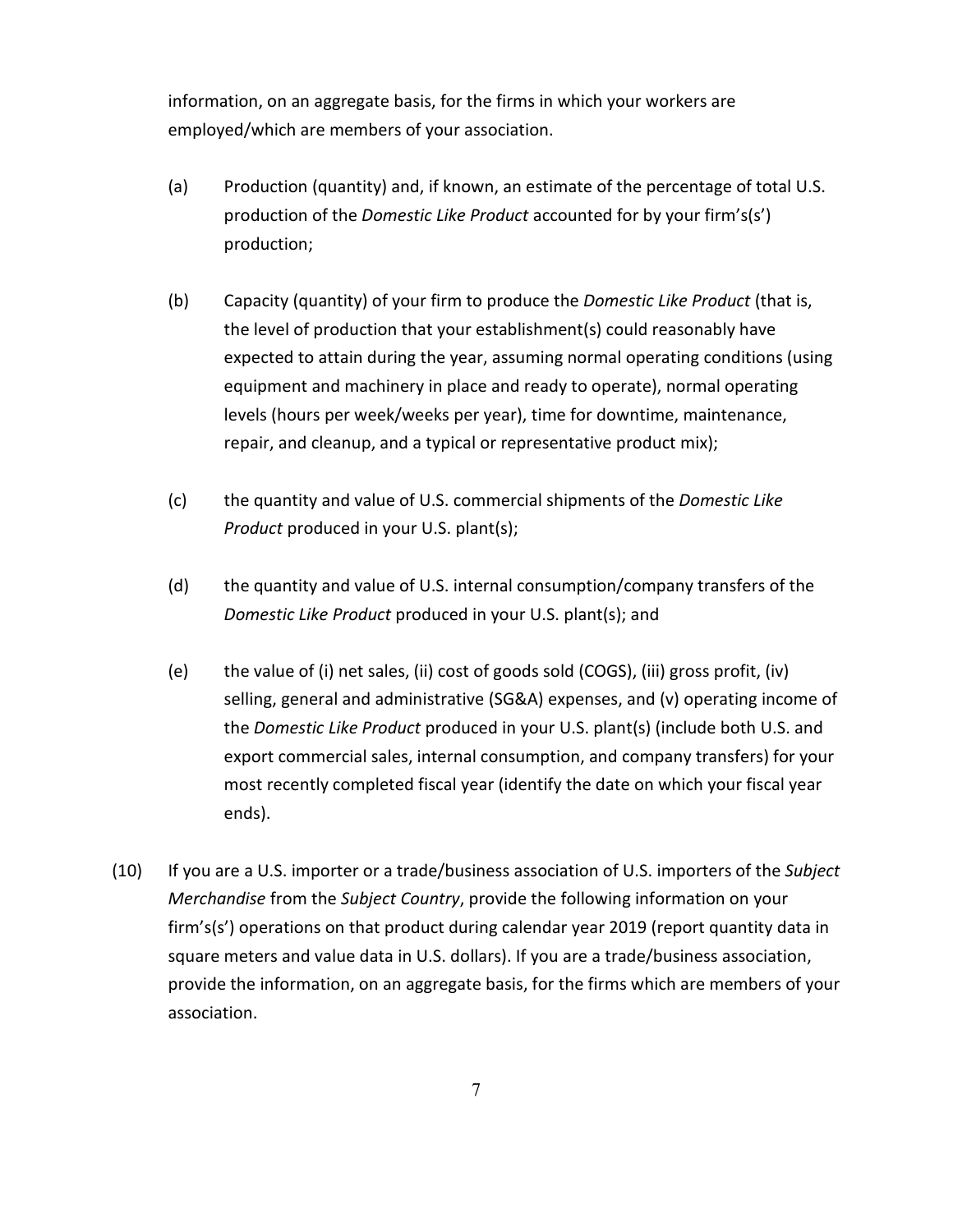- (a) The quantity and value (landed, duty-paid but not including antidumping duties) of U.S. imports and, if known, an estimate of the percentage of total U.S. imports of *Subject Merchandise* from the *Subject Country* accounted for by your firm's(s') imports;
- (b) the quantity and value (f.o.b. U.S. port, including antidumping duties) of U.S. commercial shipments of *Subject Merchandise* imported from the *Subject Country*; and
- (c) the quantity and value (f.o.b. U.S. port, including antidumping duties) of U.S. internal consumption/company transfers of *Subject Merchandise* imported from the *Subject Country*.
- (11) If you are a producer, an exporter, or a trade/business association of producers or exporters of the *Subject Merchandise* in the *Subject Country*, provide the following information on your firm's(s') operations on that product during calendar year 2019 (report quantity data in square meters and value data in U.S. dollars, landed and dutypaid at the U.S. port but not including antidumping duties). If you are a trade/business association, provide the information, on an aggregate basis, for the firms which are members of your association.
	- (a) Production (quantity) and, if known, an estimate of the percentage of total production of *Subject Merchandise* in the *Subject Country* accounted for by your firm's(s') production;
	- (b) Capacity (quantity) of your firm(s) to produce the *Subject Merchandise* in the *Subject Country* (that is, the level of production that your establishment(s) could reasonably have expected to attain during the year, assuming normal operating conditions (using equipment and machinery in place and ready to operate), normal operating levels (hours per week/weeks per year), time for downtime, maintenance, repair, and cleanup, and a typical or representative product mix); and